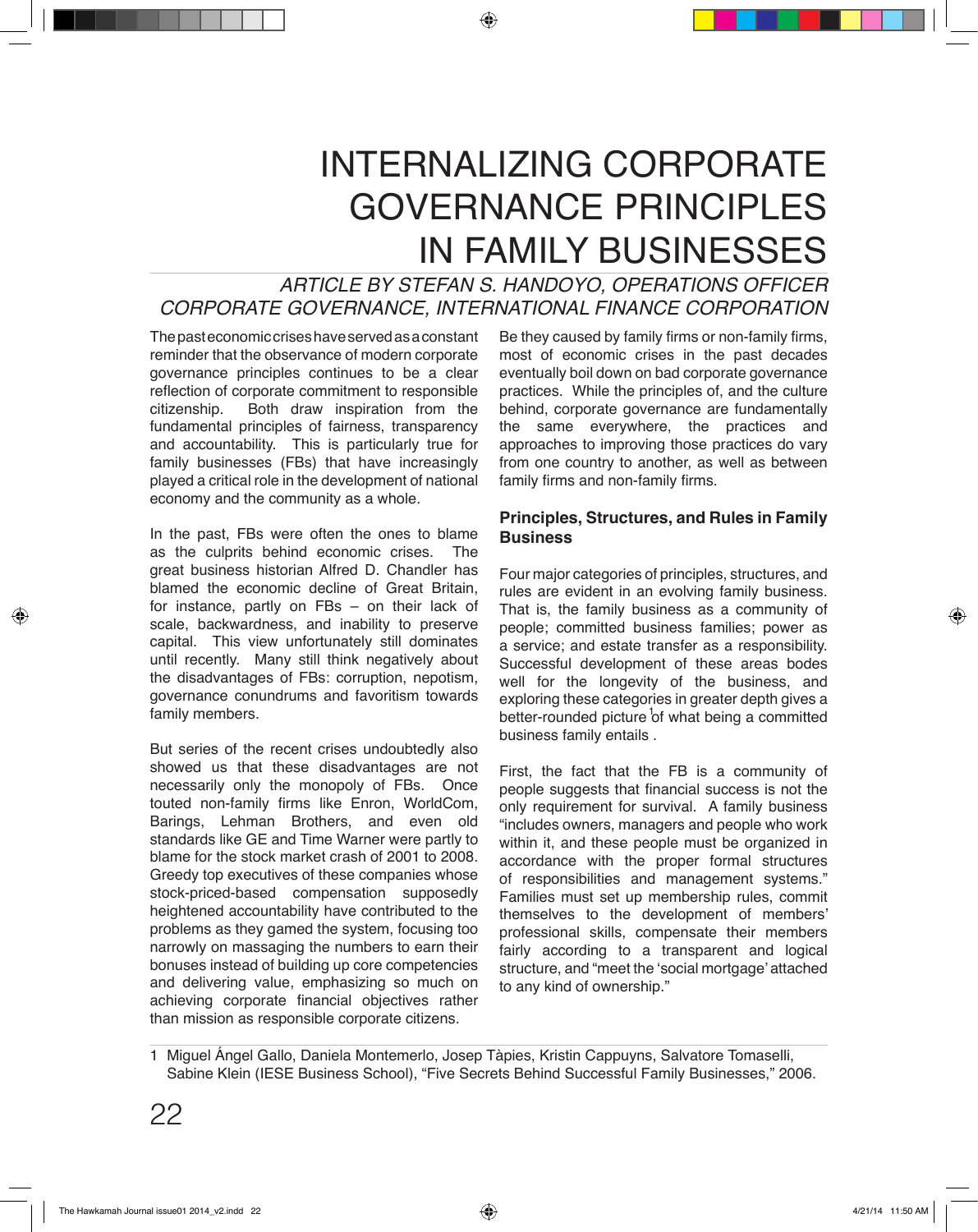Second, for family members to be united and committed to the business, there must be a structure in the form of "a combination of values, principle systems and rules." In fact, the values that lie at the heart of these structures are to some degree an attempt by the owner family to formalize some of its beliefs with a view to establishing a long-lasting FB.

Third, the idea of power as a service means that the decision makers in a family business must "demonstrate high-quality motivational balance, since their decisions must take account of transcendent motives and not just intrinsic and extrinsic arguments." There are two types of power: potestas, which is "the power to decide that is afforded by law," and auctoritas, which is "the power to decide that is afforded by the possession of the required professional competence." The different powers exercised by owners and shareholders must be balanced an important challenge that's vital to the formation of an FB.

Finally, the idea of estate transfer as a responsibility means that plans must be made for the transfer of "ethical, human, intellectual, financial and other resources." The future of the business must be of utmost importance when making transference decisions, and "the common good takes precedence over the personal good." Tyranny must be avoided by selecting "good and decent beneficiaries who intend to organize governance in a collegiate way."

Committing to an FB brings a great deal of responsibility, and when people make this commitment, they may feel a certain degree of ownership over that business even when they are not, in fact, the owners – a phenomenon called "psychological ownership." This can negatively affect the unity of the group. However, in multigenerational family companies, this feeling can also be positive: feeling ownership "generates commitment, a desire to make an effort to give something back to the family and the business, because so much of what an individual possess has been received from them."

This kind of intense commitment and involvement is what business families must strive for in order to survive through multiple generations. Instead, given the ever changing cycles of people's life's,

as well as the changing circumstances in the family business, no perfect solution can ever be found. Companies are constantly evolving and family members must continually renew their commitment to the business. By understanding what drives people's behavior, and by analyzing the characteristics of successful multigenerational FBs, business families can begin to strengthen and become, one day, committed business families with a business that will stay viable even when they themselves are gone.

# **Family Business vs. Non-Family Business**

There are a number of persistent myths about FBs in Asia. One such myth is that FBs are small and cannot grow beyond a certain size. The term family business often evokes images of a food stall run by a hard-working husband-and-wife team.

Moreover, family businesses, seemingly, had skirted most aspects of modern management practice. Far from acting accountable, the CEOs who were usually the founder/owner were often secretive. They disliked explaining themselves to shareholders or even opening their books to their bankers. They resented being questioned and sought enormous discretion to do what they believed was right for the company – which was, they insisted, "their business." Many took only a passing interest in quarterly financial statements, and just as many mistrusted the numbers. Family business leaders then used their freedom to stubbornly ignore market trends or to make moves that were radically out of step with what the rest of industry was doing.

When it came to strategy, family firms lived as much in the past as the future. Some traditions were sacrosanct, and fulfilling a family mission was almost always more important than any bottom line – in fact it was the bottom line. Relationships with outsiders seemed "crony-like," with contracts based on personal attachments rather than competitive bargaining. What century were these companies living in, we wondered? Who are these guys?

But, the fact remains that a substantial share of the largest firms particularly in Asia is FBs. Though often overlooked due to their discretion and quest for privacy, FBs form the bedrock of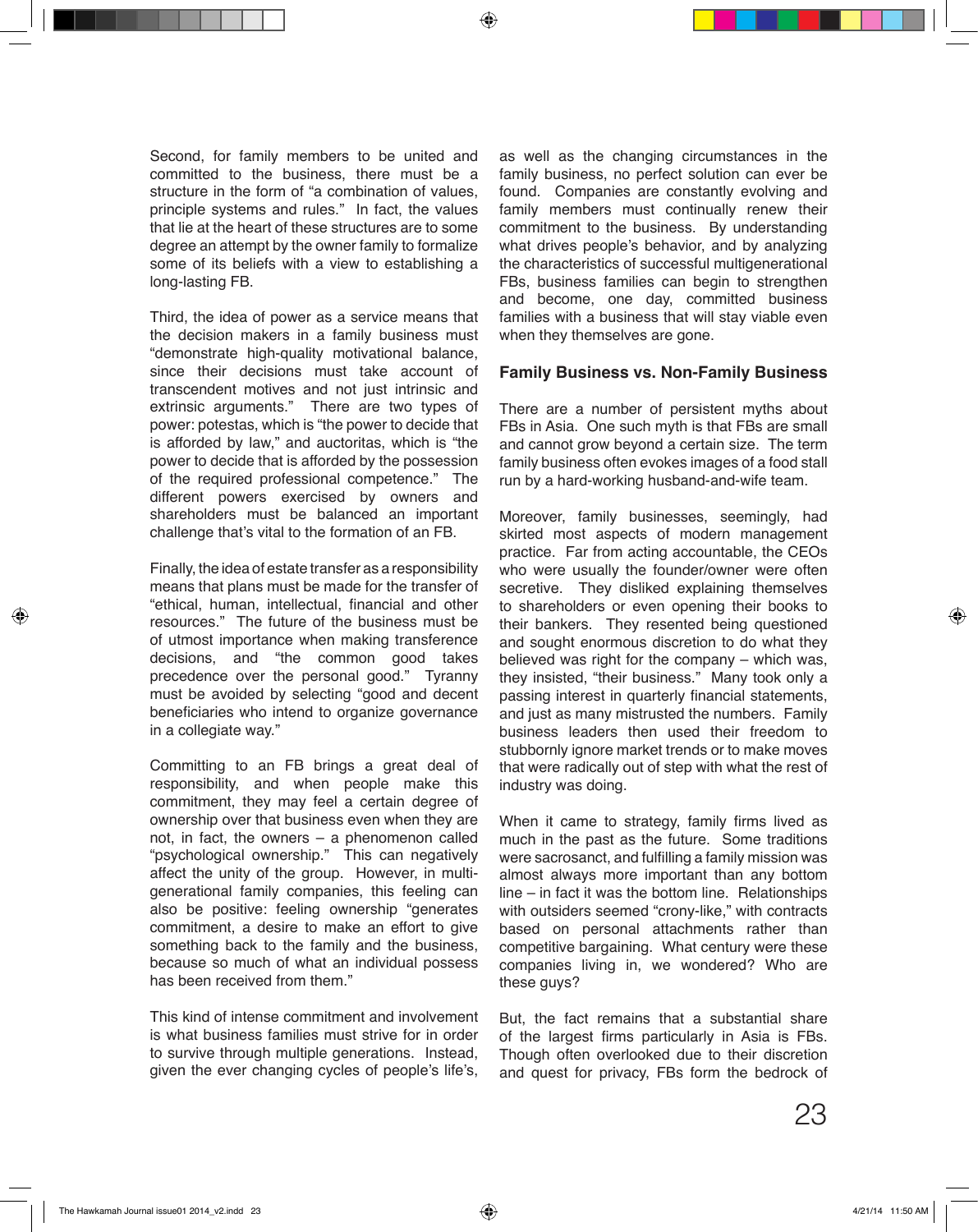most economies. In fact, family-owned firms constitute a major proportion of businesses in most developed economies all over the world, dominating the private sector and stock exchanges in many emerging markets. The driving force behind much of the economic success in many parts of the world has been the FBs, and this is particularly true in Asia.

In Asia, family firms are even more prominent, especially among the larger firms. Many of the Asian family firms have evolved into conglomerates that consist of a large number of separate firms, several of which may be listed on stock exchanges in the region. A number of studies show that Asian FBs listed on stock markets in the region have generally outperformed their non-family peers in most Asian markets<sup>2</sup>.

Family businesses make up 35 to 40 percent of the Fortune 500 and S&P 500. They generate at least 50% of the GDP and account for over half the employment in the United States and 78 percent of the new jobs created . Comparable figures for Asia, Europe, and South America are significantly higher.



On a more global level, according to the Family Firm Institute, FBs create an estimated 70% to 90% of global GDP annually<sup>4</sup>. The preponderance of FBs in the world's economic landscape is undeniable – typically, FBs enjoy certain competitive advantages that their non‐family corporate counterparts do not – not just stable ones like efficiency and quality, but innovation, brand building, and entrepreneurship.

Family businesses are also more inclined to put greater importance on long‐term success and strategy, otherwise known as 'patient capital'<sup>5</sup>; they have the opportunity to create a legacy which creates a strong sense of pride among their employees as well as brand recognition in the market; and they also have an easier access to capital for new business initiatives. They sustained their advantages as markets and technologies altered and the rosters of rivals churned. They showed an amazing consistency in their practices. They had embraced a peculiar pattern, stuck with it, and got away with it  $-$  time and again.

Time and time again, FBs have been shown in many studies to outperform publicly-listed nonfamily businesses. This is true in revenue growth, market valuations, return on assets, return on equity, and total shareholder returns. Do they accomplish that performance by running down their resources or taking excessive risks? The research evidence suggests not. FBs seem to invest more than non-FBs in human resources and training, in social benefits for their people, and in modernizing plant and equipment. They also enjoy better cash positions, more stable earnings, and lower debt to equity  $6$ .

# **Family Business Regeneration**

Maintaining the delicate balance among members

2 Credit Suisse (2011) Asian Family Businesses Report 2011, Emerging Market Research Institute, Credit Suisse.

- 3 The Canadian Inheritance Study, DecimaResearch, 2006, Boston College Social Welfare Research Institute, January 2003
- 4 http://www.ffi.org/?page=GlobalDataPoints
- 5 KPMG Enterprise 'The Competitive Advantage of a Family Business' (http://www.kpmg.com/Ca/en/ services/KPMG-‐Enterprise/Centre-‐for-‐Family-‐Business/Documents/Competitive%20Advantage. pdf)
- 6 Vikas Mehrotra, Randall Morck (University of Alberta in Edmonton, Canada), Jungwook Shim, Yupana Wiwattanakantang (Hitotsubashi University in Tokyo, Japan), "Adoptive Expectations: Rising Son Tournaments in Japanese Family Firms."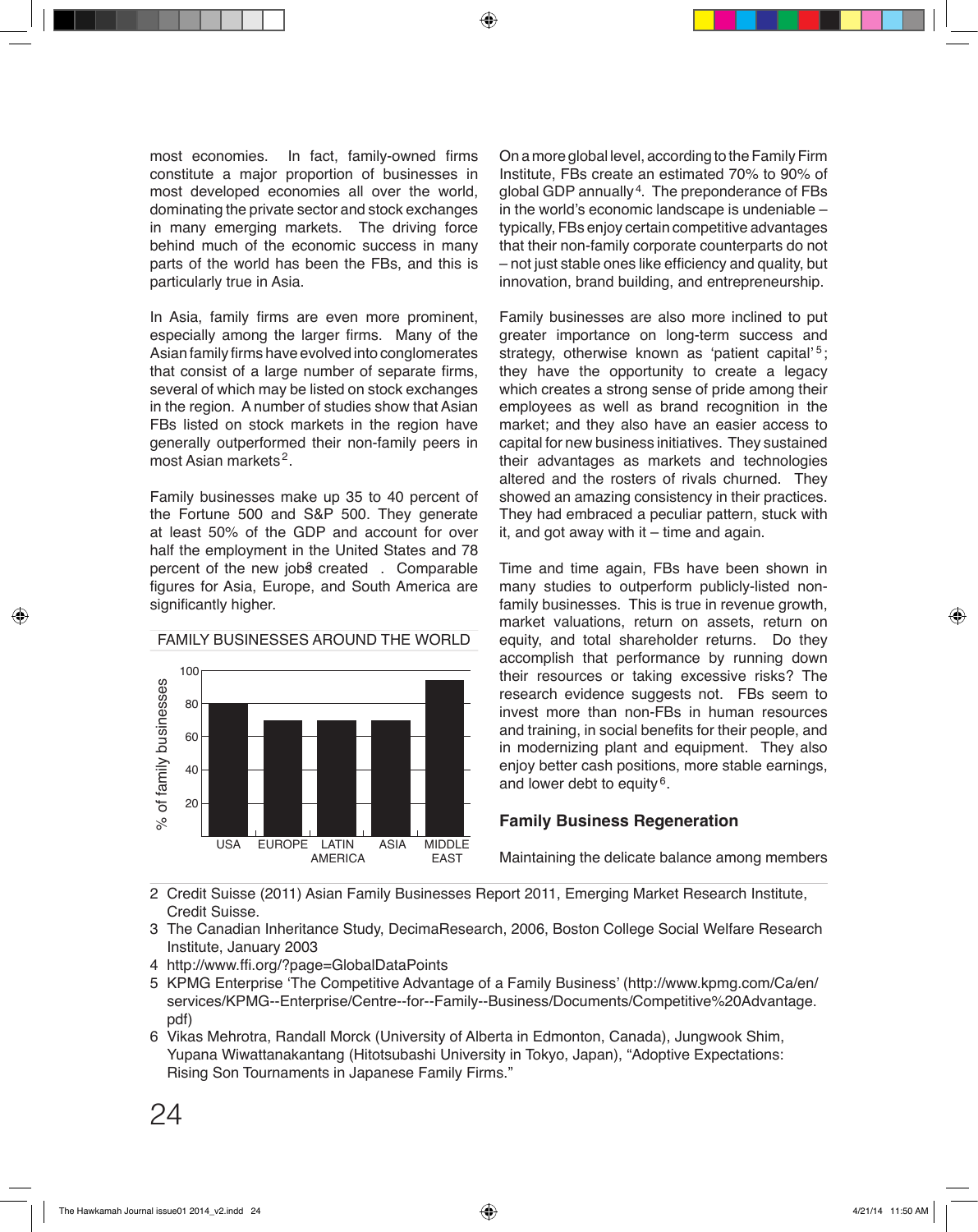of a family business is not always easy; people have different personalities and goals that can complicate their interactions. However, maintaining a high level of family functioning is crucial for a business's long-term survival. Though founders may be fully committed to the business, passing that commitment on to subsequent generations  $\mathop{\mathsf{can}}\nolimits$  prove challenging – even impossible  $\ell.$ 

Only about 30% of FBs survive into the second generation, 12% are still viable into the third generation, and only about 3% of all FBs manage to thrive into the fourth generation or beyond. Thus, goes the sayings: in Brazilian "Pai Rico, Filho Nobre, Neto Pobre" (rich father, noble son, poor grandson), in Mexican "Padre Bodeguero,<br>Hijo Caballero, Nieto Pordieroso" (father Hijo Caballero, Nieto Pordieroso" (father merchant, son gentleman, grandson beggar), and in Chinese "Fu Bu Guo San Dai" (wealth never survives three generations). In fact, many FBs do not survive beyond the second generation. A failure to develop the founder's business, together with disputes over dividing up the spoils, is usually instrumental in the demise of family firms.



Though a business's founders may start with strong "potential motivation" to improve their own and their families' lives, turning such motivation

### **REASONS FOR FAILURE**

60% OF THE CASES WAS DUE TO A LACK OF COMMUNICATION.

30% OF THE CASES WAS DUE TO A LACK OF EDUCATION OF THE NEXT GENERATION.

### 3% OF THE CASES WAS DUE TO POOR INVESTMENT DECISIONS.

into "current motivation" is difficult, for two main reasons. First, when founders prepare to leave the business, they may resist transferring the business to the next generation or changing strategy or organization. Second, subsequent generations may choose not to be involved, and founders may opt to sell the business to ensure family members' financial security. Yet, many multigenerational FBs thrive – and "the key lies in the qualities of the people who form the ownership group."

As many of Asia's FBs are still owned by their first or second generation of the founding family, one of the biggest issues facing these firms is that of regeneration. With the retirement of the founder, regeneration often involves a change in both shareholding and management. There is a tendency for most families to eventually bring in non-family CEOs and Chairmen. But these are often not endowed with the same powers that the founder had – due to either fragmented shareholdings or the presence of the founder who still has the loyalty of the employees.

Smooth regeneration and smooth transition of shareholding and management in FBs also depends on the degree of professionalism in the succeeding generations. Professionalization in FBs not only means bringing in professional non-family members to work in FBs, but also professionalizing their own family members. This is often times influenced by the level of their education.

Miguel A. Gallo, Sabine Klein, Daniela Montemerlo, Josep Tàpies, Salvatore Tomaselli, and Kristin 7 Cappuyns, "From the Founder to Multigenerational Family Business: The Family's Crucial Role as an Owner for Longevity."